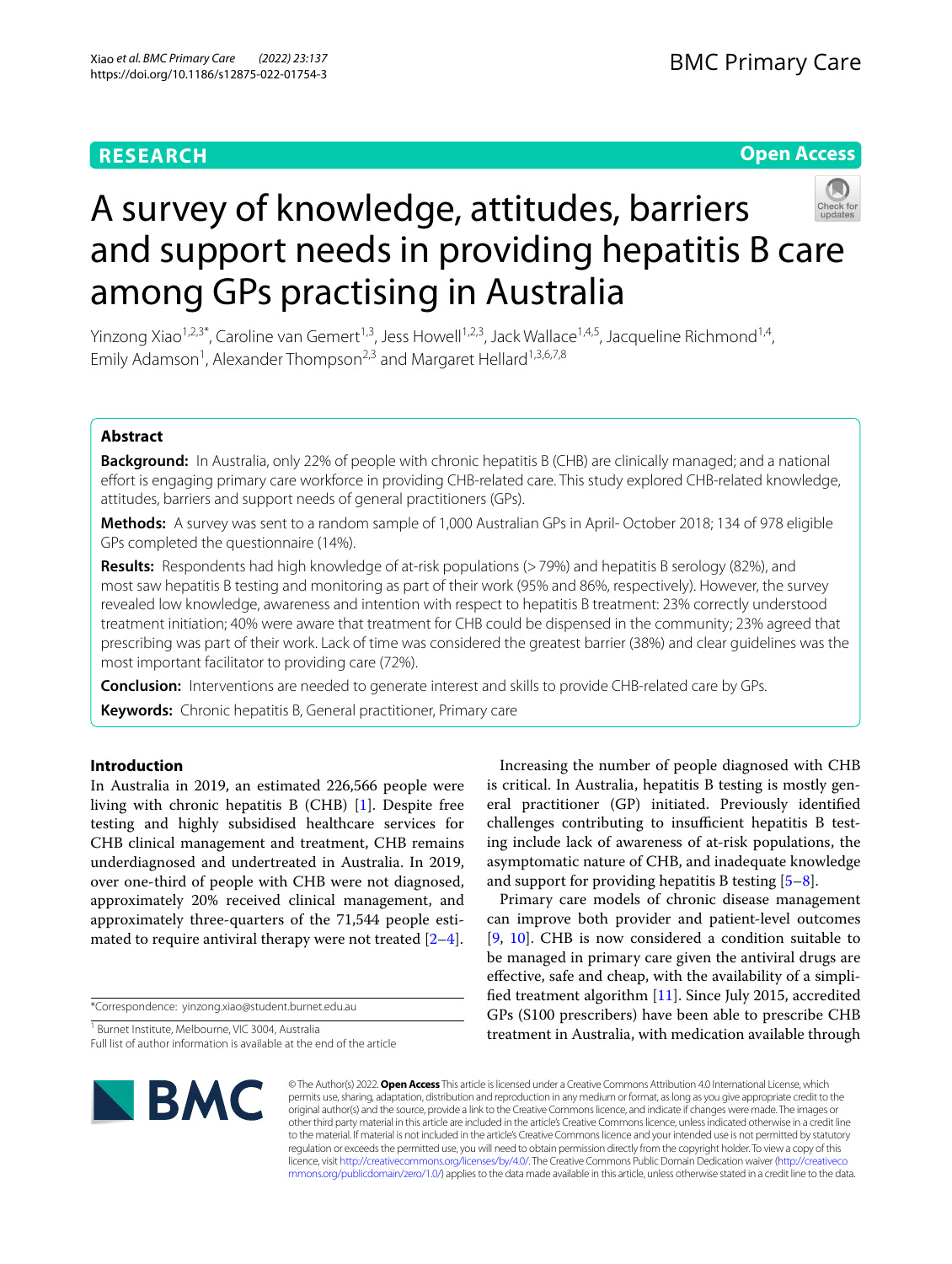community and hospital pharmacies [[12\]](#page-7-8). However, specialists continue to perform most CHB clinical management; in 2018, GPs were responsible for only 11% of treatment prescriptions [[1,](#page-7-0) [13](#page-7-9)].

Previous studies highlight challenges to providing CHB treatment in primary care, including lack of prescribing rights (prior to the aforementioned regulatory change), knowledge gaps, cultural barriers and competing priorities [[14–](#page-7-10)[18](#page-7-11)]. While critical elements in providing clinical care in primary care settings at an organisational and provider level have been identifed [\[8](#page-7-4)], there is little data on GPs' attitudes, structural barriers, and support needs with respect to providing CHB-related care.

This study explored GPs' knowledge, confidence and attitudes to delivering CHB-related care and identifed barriers and facilitators in testing, monitoring and treating CHB. The aim was to inform interventions to increase GPs engagement in providing hepatitis B testing, clinical management and treatment in Australia.

# **Methods**

# **Study design**

An Australia wide, cross-sectional survey was conducted in April- October 2018. A random sample of 1,000 GPs was selected from the national database of the Australian Medical Publishing Company (AMPCo), the largest commercial database of medical professionals in Australia. The sample size was determined to reflect the GP population practising in 2018 with a confdence level of 95%, a margin of error of 10% and a response rate of 10% [[19\]](#page-7-12).

All selected GPs were sent a letter of invitation, information about the program, a paper questionnaire with an online link, and a pre-paid envelope. GPs had the option to complete the questionnaire on paper or online. Reminder letters were posted to those who did not respond one and two months after the frst mailout, or emailed to those with known email address.

## **Data collection**

A 21-item questionnaire (Table [s1](#page-6-0)) was developed after a literature review. It was designed to measure participants' hepatitis B knowledge, professional identity, attitudes and confdence in providing CHB-related care, and identify self-reported barriers to and support needs for CHB practice. The questionnaire was pilot tested with fve GPs.

Participants answered questions about demographics (age, gender, language spoken other than English), practice-related characteristics (working hours per week, practice type, current hepatitis B prescriber), country of primary medical degree (Australia/overseas), and patient profle (proportion of their patients born in hepatitis

B endemic countries, with a map provided highlighting endemic countries).

To understand GPs' hepatitis B-related knowledge, participants were asked to select priority groups to be tested for hepatitis B; and to interpret hepatitis B testing results using multiple-choice questions; knowledge of CHB treatment was measured by responses to three statements (Table s[1](#page-6-0)). Participants' attitudes to providing CHB-related care were measured by identifying their role in screening, monitoring and treating, as well as their confidence in undertaking these tasks. The questionnaire asked about barriers and facilitators to providing CHBrelated care, and their intention of becoming a hepatitis B prescriber. Two questions asked about participants' liver cancer screening practice and resource use in practice, which were not discussed in this paper (Table [s3](#page-6-0)).

## **Data analysis**

Returned survey data were entered into REDCap 8.5.11 (TN, USA) and analysed using Stata 13 (Texas, USA). Medians and interquartile ranges (IQRs) were used to describe non-normally distributed quantitative data such as age and self-reported confdence score. Proportions were used to describe categorical data. Free-text responses/comments on barriers and support needs were grouped into themes using NVivo 12. For knowledgerelated questions, the number of people answering correctly was recorded; answers of 'don't know'/ 'unsure' were recorded as incorrectly.

The postcodes of participants' main practices were mapped to states and Primary Health Networks (PHNs) [[20,](#page-7-13) [21](#page-7-14)]. Demographics of age, gender and practice states were compared between respondents and non-respondents (data exported from AMPCo dataset) using chi square tests.

A "critical appraisal checklist for a questionnaire study" is included in Table s[2](#page-6-0) [\[22](#page-7-15)]. Ethics approval was obtained from the Alfred Hospital Ethics Committee (630/17).

## **Results**

Of 1000 GPs sampled, 978 were eligible, and 134 GPs returned a completed questionnaire (14% response rate) (Fig. [1\)](#page-2-0). Age and gender profle of respondents and nonrespondents were similar, however a higher proportion of respondents were from Victoria ( $p=0.04$ ) (Table [1](#page-3-0)).

## **Description of respondents**

Fifty-three percent of respondents were female, with a median age of 56 years (IQR 47–64) (Table [2\)](#page-4-0). Most GPs (90%) worked in private general practice; most (65%) worked part-time. Most responding GPs (74%) obtained their primary medical degree in Australia or New Zealand; 35% spoke a second language. Forty percent of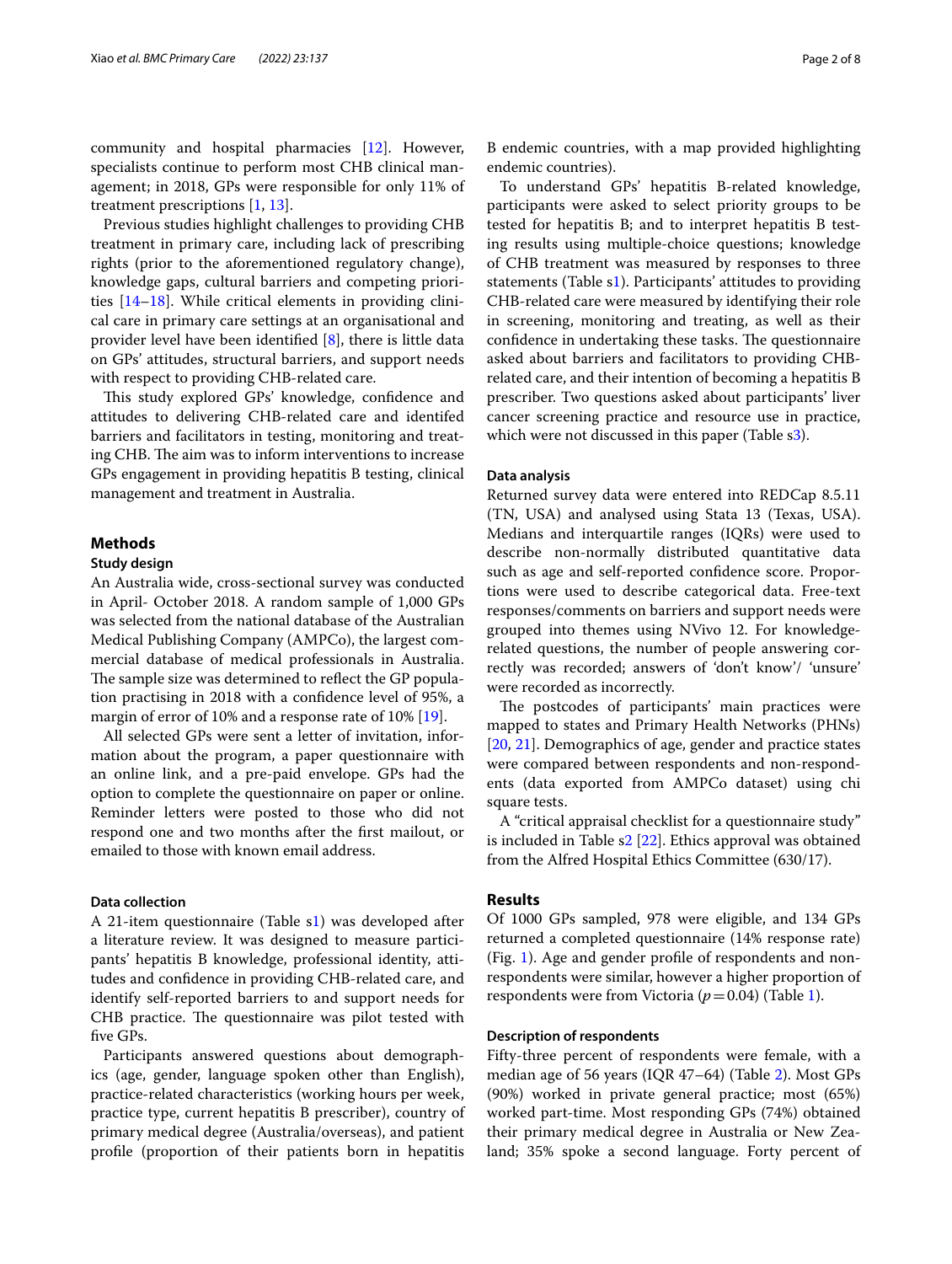

<span id="page-2-0"></span>GPs reported that fewer than 5% of their clients were from hepatitis B endemic countries. Only four respondents (3%) reported being a prescriber of CHB treatment. (Table [2](#page-4-0)).

# **Knowledge, attitudes, and confdence in hepatitis B practice**

Overall, respondents demonstrated good knowledge in identifying populations at increased risk of hepatitis B infection with 94–99% correctly identifying at-risk populations including gay, bisexual, men who have sex with men, people who inject drugs, people living with HIV and/or hepatitis C infection, sex workers, and close contacts of people with CHB (Table [3\)](#page-5-0). However only 79% and 87%, respectively, indicated that they would screen for hepatitis B in people from culturally and linguistically diverse communities or Aboriginal and Torres Strait Islander people (Table [3\)](#page-5-0). Eighty-two percent of participants correctly interpreted active hepatitis B serology; ninety percent were aware of treatments available for CHB. In terms of the timing of treatment initiation, only 23% correctly identify the statement "*treatment can be initiated at any phase of hepatitis B infection*" as inaccurate in accordance with current guidelines [[23,](#page-7-16) [24\]](#page-7-17).

Most participants agreed that it is part of their GP role to test hepatitis B for patients with increased risk (95%), monitor CHB (86%) and screen for hepatocellular carcinoma (HCC) (78%). However, only 29% agreed that one

of their responsibilities was to prescribe CHB treatment for their patients, and of the 123 non-S100 prescribers, 76% indicated no intention of becoming or were unsure whether they would become S100 prescribers.

Respondents reported being generally confdent in monitoring CHB (with or without treatment), scoring a median confdence level of 7 (out of 10), but less confdent in initiating treatment, with a median confdence score of 3 (out of 10).

# **Perceived barriers and facilitators related to hepatitis B practice**

Of the barriers and facilitators to providing CHB-related care listed in the questionnaire, the most frequently identifed barrier was lack of time (38%), and the most frequently identifed facilitator was clear guidelines on best practice  $(72%)$  (Table [3](#page-5-0)). Thirty-nine participants provided free-text feedback on barriers and 10 participants provided comments on support needs; categorised details and representative quotes are presented in Table [4](#page-6-1).

# **Discussion**

The study examined hepatitis B-related knowledge, attitudes, barriers and support needs of Australian GPs in providing CHB-related care. The study found most respondents agreed that hepatitis B testing, monitoring, and HCC surveillance were part of their work as a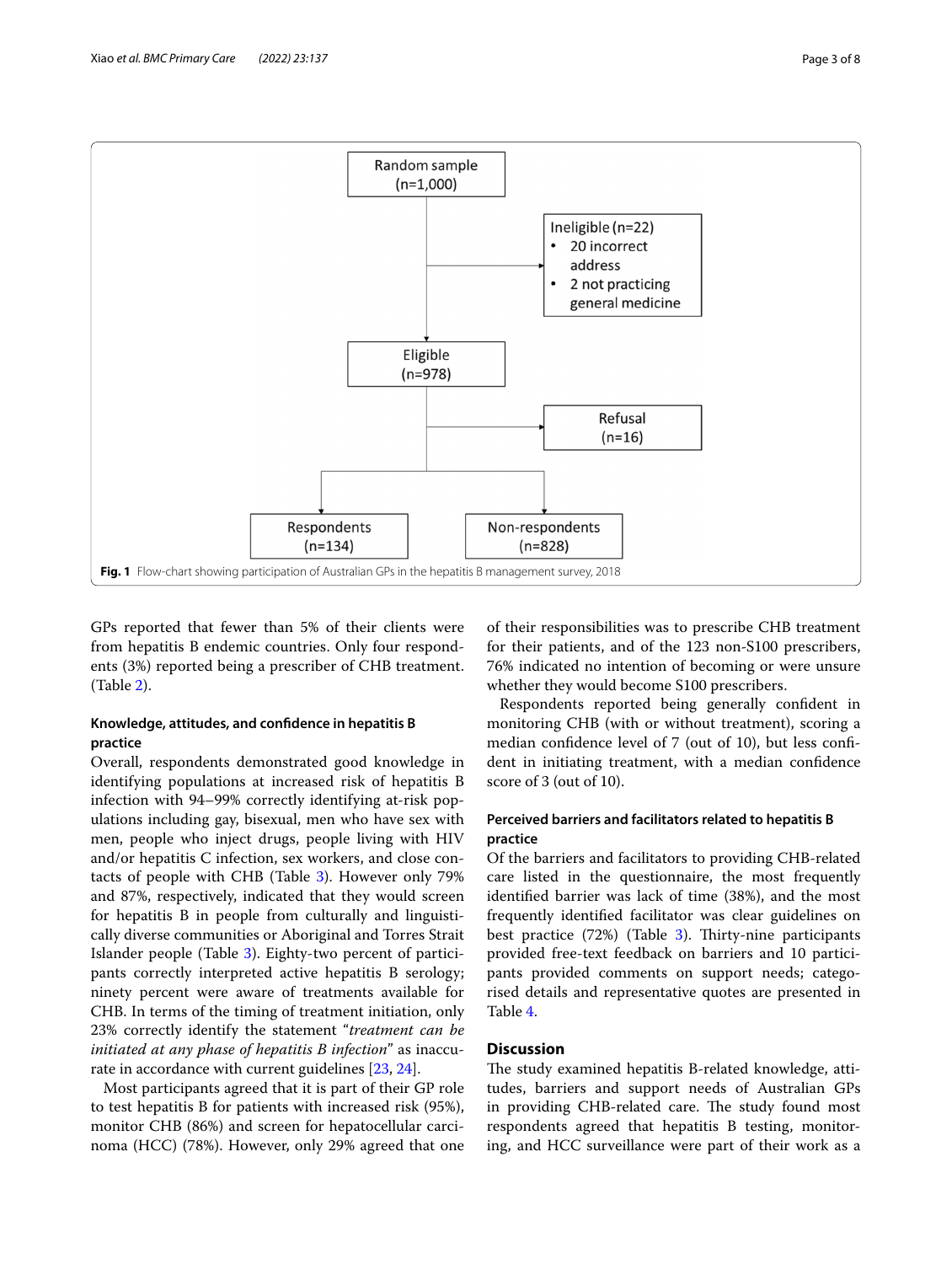|                                               | Respondents ( $n = 134$ ) | Non-respondents ( $n = 828$ ) | p-value |
|-----------------------------------------------|---------------------------|-------------------------------|---------|
| Age $> 50$ (n, %)                             | $85(64)^a$                | 477 (57) b                    | 0.20    |
| Female (n, %)                                 | 71 (53)                   | 359 (43)                      | 0.05    |
| Practice state (n, %)                         |                           |                               |         |
| New South Wales                               | 43 (32)                   | 288 (35)                      | 0.04    |
| Victoria                                      | 40 (30)                   | 173 (21)                      |         |
| Queensland                                    | 20(15)                    | 180 (22)                      |         |
| Western Australia                             | 14(10)                    | 83 (10)                       |         |
| South Australia                               | 12(9)                     | 61(7)                         |         |
| North Territory                               | 3(2)                      | 5(1)                          |         |
| Australian Capital Territory                  | 2(1)                      | 15(2)                         |         |
| Tasmania                                      | $\mathbf{0}$              | 23(3)                         |         |
| CHB prevalence in practice PHN (%) (mean, SD) | 1.00(0.03)                | 0.99(0.01)                    | 0.60    |
| CHB prevalence of practice PHN (%) (n, %)     |                           |                               |         |
| [0.52, 0.76]                                  | 36(27)                    | 221(27)                       | 0.80    |
| [0.76, 1.00)                                  | 43 (32)                   | 284 (34)                      |         |
| [1.00, 1.23]                                  | 19(14)                    | 137(17)                       |         |
| [1.23, 1.47]                                  | 28 (21)                   | 149 (18)                      |         |
| [1.47, 1.71]                                  | 8(6)                      | 37(4)                         |         |

<span id="page-3-0"></span>**Table 1** Comparison of age, gender and practice locations of responding and non-responding GPs

 $^{\rm a}$  Of 133 respondents with age data available.  $^{\rm b}$  Of 823 non-respondents with age data available

*PHN* Primary Health Network

Demographics data of non-respondents were sourced from the AMPCo database. Postcode data of participants' practice was mapped to states or territories and to PHN as per the 2016–2017 PHN concordance fle released by the Australian Bureau of Statistics. The CHB prevalence of each PHN was sourced from Australian hepatitis B mapping project data in 2017

GP, and reported a reasonable level of expertise and confdence in delivering these services. However, most GPs did not see prescribing CHB treatment as part of their professional role. There was a knowledge gap about treatment initiation among responding GPs, and a lack of confdence in treating CHB. Several barriers to providing CHB-related care were identifed, including patientrelated factors, operational factors in general practice, and individual-level barriers for GPs, including lack of time, competing priorities, and a lack of knowledge and confdence. Support needs suggested by surveyed GPs included clear guidelines, further training, testing package integrated with other diseases screening, patient education resources, and specialist' support.

Our study found that overall, GP respondents exhibited accurate knowledge about hepatitis B testing, but there was a trend that fewer GPs knew populations at greatest risk of CHB infection in Australia, namely people from culturally and linguistically diverse communities, particularly if born overseas, and Aboriginal and Torres Strait Islander people. Most GPs acknowledged that testing and monitoring for CHB is a component of their job, and showed moderate confdence in providing these services, again was consistent with previous surveys [\[25](#page-7-18)].

In contrast to their knowledge and attitudes with respect to providing testing and monitoring for CHB,

responding GPs showed low levels of knowledge and confdence about treatment, consistent with previous research  $[26, 27]$  $[26, 27]$  $[26, 27]$  $[26, 27]$ . Furthermore, this study found that participants felt that CHB treatment prescribing was not part of their role, with only a minority intending to become a prescriber. This highlights a need to raise awareness among GPs or consider treatment incentives [[10,](#page-7-6) [28](#page-7-21)].

Barriers to delivering CHB-related care in primary care were identifed at multiple levels in this study including client-related factors (e.g. refusal of testing), health system-related factors (e.g. health services accessibility in remote areas), and individual-level factors (such as competing priorities, and lack of knowledge and support).

While the most frequent chosen facilitator was having clear guidelines, several resources and tools are available to guide best practice in CHB clinical management, but GPs are reported to rarely use them [\[7](#page-7-22)]. Potential solutions to implement clinical guidelines in primary care include education, reminders, audits and feedback, and provider incentives [\[29](#page-7-23)]. In addition to interventions targeting GPs, a recent Australian study found CHB management in primary care settings being supported at an organisation level with a multidisciplinary team (e.g. practice nurses and practice managers involved in case fnding and patient engagement), practice tools (such as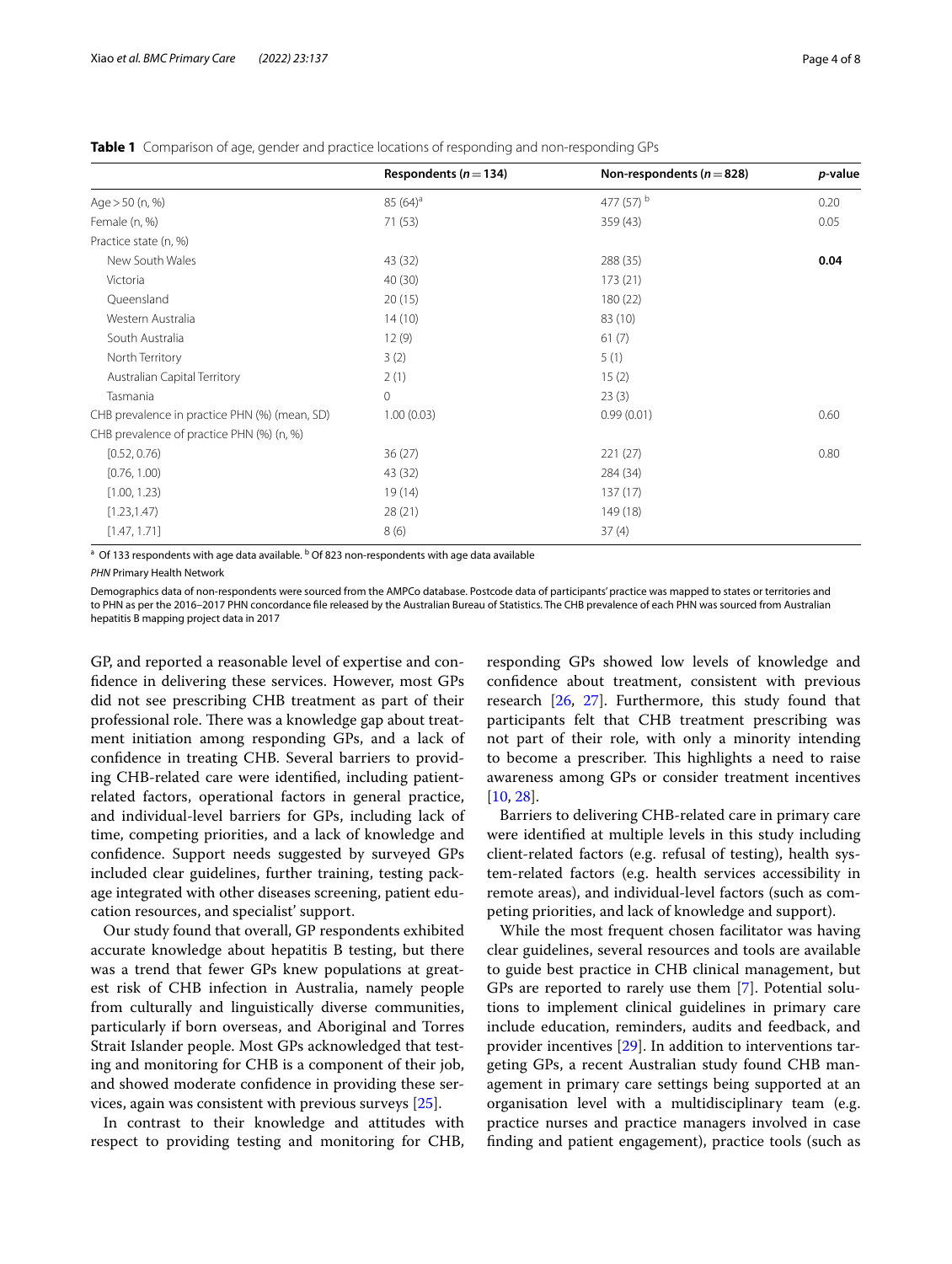# <span id="page-4-0"></span>**Table 2** Demographic characteristics of responded GPs of the survey

| Characteristics                                                                                            | $n$ (%) ( $N = 134$ ) |
|------------------------------------------------------------------------------------------------------------|-----------------------|
| Female                                                                                                     | 71 (53)               |
| Median age (IQR)                                                                                           | 56 (47-64)            |
| Type of practice <sup>a</sup>                                                                              |                       |
| Private general practice                                                                                   | 120 (90)              |
| Aboriginal health service                                                                                  | 11(8)                 |
| Community health general practice                                                                          | 5(4)                  |
| Other                                                                                                      | 4(3)                  |
| Working hour per week (median, IQR)                                                                        | $32(24 - 40)$         |
| <b>Working hours</b>                                                                                       |                       |
| Part time (<40 h/week)                                                                                     | 87 (65)               |
| Full time $(>=40 h/$ week)                                                                                 | 47 (35)               |
| CHB prevalence of participant's practice PHN                                                               |                       |
| $0.5% - 1%$                                                                                                | 81 (60)               |
| 1.0-1.7%                                                                                                   | 53 (40)               |
| Country where primary medical degree was obtained                                                          |                       |
| Australia/ New Zealand                                                                                     | 99 (74)               |
| Overseas than Australia/New Zealand                                                                        | 35(26)                |
| Speaks a language other than English with patients                                                         |                       |
| No                                                                                                         | 84 (65)               |
| Yes                                                                                                        | 47 (35)               |
| Top five languages spoken other than English: Mandarin, Cantonese, Italian, French, Hindi                  |                       |
| Patient profile: estimated proportion of clients born in hepatitis B endemic countries (outlined in a map) |                       |
| < 5%                                                                                                       | 54 (40)               |
| $5 - 24%$                                                                                                  | 50 (37)               |
| >25%                                                                                                       | 19(14)                |
| Unsure                                                                                                     | 11(8)                 |
| Hepatitis B Sect. 100 community prescriber                                                                 |                       |
| Yes                                                                                                        | 4(3)                  |
| No or Unsure                                                                                               | 125 (90)              |
| Not reported                                                                                               | 5(7)                  |

*CHB* Chronic hepatitis B., *HBV* Hepatitis B virus, *IQR* Inter-quartile range, *PHN* Primary health network

<sup>a</sup> multiple choices allowed

a recall system) and clinical management support (e.g. supports from specialists, shared care, a clear referral protocol, or a computerised decision support system) [[8,](#page-7-4) [9,](#page-7-5) [30–](#page-7-24)[33\]](#page-7-25). A model of care with support from specialists was found to be highly acceptable among GPs [[25\]](#page-7-18); a shared care model, (that is, suitable patients with CHB could be referred from specialists back to GPs and receive ongoing management at primary care with specialists support), was found to be benefcial in improving confdence and capacity building among primary care providers [[2,](#page-7-1) [34](#page-7-26)].

This study has several limitations. The response rate was low compared to many other surveys of GPs, despite the short questionnaire, choice of completion methods and two follow up reminders [[35\]](#page-7-27). Possible reasons are a lack of interest in CHB, or the time and resource commitment required to complete the questionnaire [\[36](#page-7-28)]. The low response rate means our findings of knowledge, confdence or attitudes towards providing CHB-related care from respondents may not be representative, and the results should be interpreted with caution. In particular, it is possible that GPs who responded had a relatively high interest in CHB and hence greater knowledge of testing and management than non-responding GPs and Australian GPs on average. We acknowledge that there might be diferent interpretation of some questions, such as the question asking which group the participant would screen for hepatitis B infection, while the aim was to understand participants' awareness of at-risk population, it might be interpreted as a question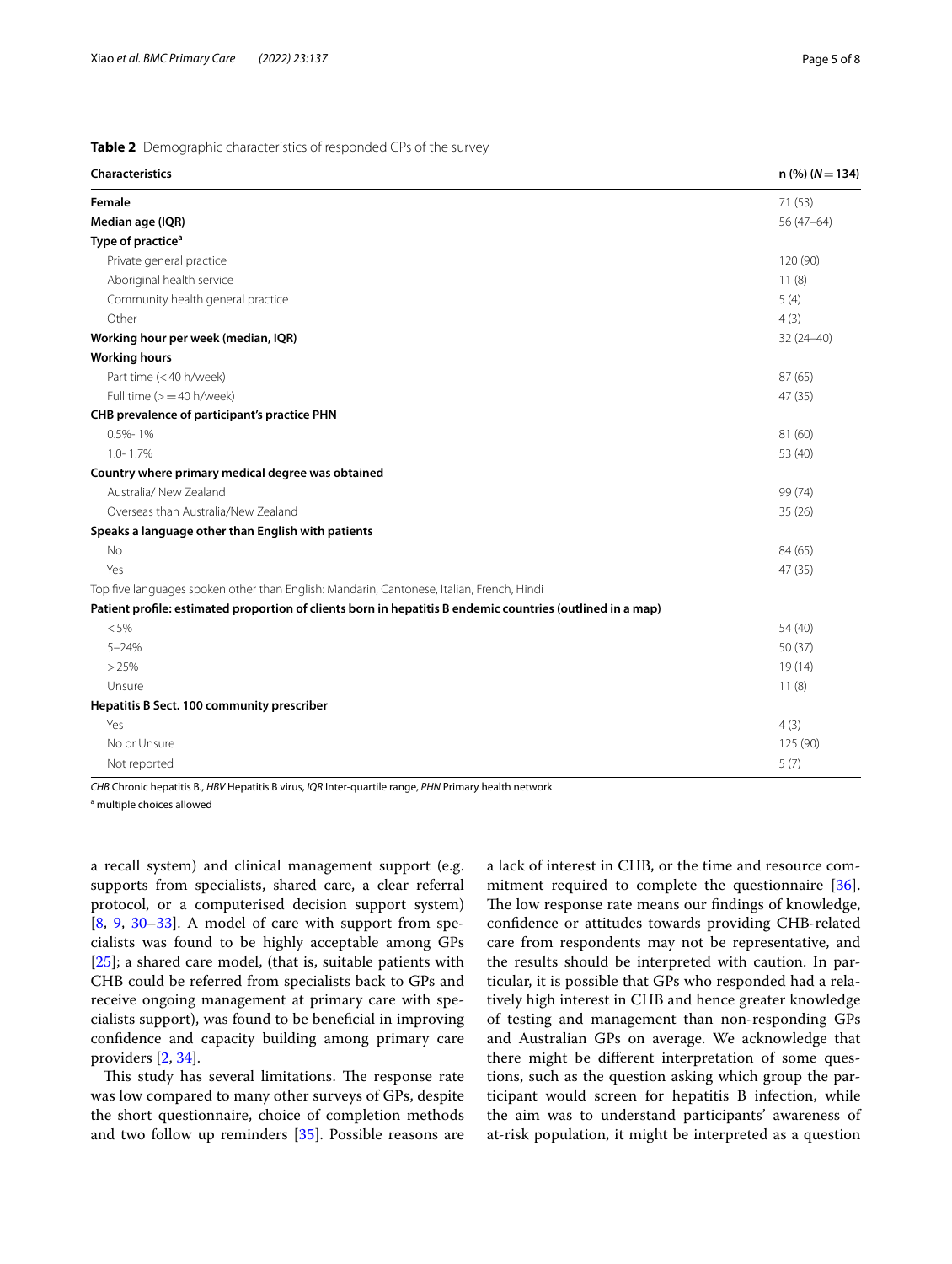<span id="page-5-0"></span>**Table 3** Knowledge, perceived GPs role, attitudes, perceived barriers and facilitators related to hepatitis B practice among survey respondents

| Items                                                                                                                                                  | $n$ (%) ( $N = 134$ )                      |
|--------------------------------------------------------------------------------------------------------------------------------------------------------|--------------------------------------------|
| Knowledge and awareness                                                                                                                                | Participants answering correctly (n, %)    |
| I would screen hepatitis B for the following population groups:                                                                                        |                                            |
| CALD communities, particularly if born overseas (true)                                                                                                 | 106 (79)                                   |
| Gay, bisexual and other MSM (true)                                                                                                                     | 129 (96)                                   |
| People who inject drugs (true)                                                                                                                         | 133 (99)                                   |
| Aboriginal and Torres Strait Islander people (true)                                                                                                    | 117(87)                                    |
| Close contacts of people with hepatitis B (true)                                                                                                       | 126 (94)                                   |
| People with HIV and/or hepatitis C (true)                                                                                                              | 132 (99)                                   |
| Sex workers (true)                                                                                                                                     | 129 (96)                                   |
| Chronic hepatitis B infection is a major cause of hepatocellular carcinoma (HCC) in Australia                                                          | 120 (90)                                   |
| Accurate interpretation of "HBsAg positive, anti-HBc positive, anti-HBs negative" (active hepatitis B infection<br>(chronic or acute))                 | 110(82)                                    |
| Patients with active viral replication and active liver damage should be considered for treatment (true)                                               | 129 (96)                                   |
| Treatment is available for hepatitis B (true)                                                                                                          | 120 (90)                                   |
| Treatment can be initiated at any phase of hepatitis B infection (false)                                                                               | $30(23)$ <sup>a</sup>                      |
| Aware that hepatitis B medications could be dispensed in the community (yes)                                                                           | 51 (40)                                    |
| Attitudes and perceived GPs roles in providing CHB-related care                                                                                        | Participants agreeing the statement (n, %) |
| It's part of my work as a GP:                                                                                                                          |                                            |
| Screening for HBV in patients with increased risk                                                                                                      | 127 (95)                                   |
| Monitoring chronic hepatitis B                                                                                                                         | 115 (86)                                   |
| Prescribing HBV medication for eligible patients                                                                                                       | 39 (29)                                    |
| Screening for HCC                                                                                                                                      | 105 (78)                                   |
| None of above                                                                                                                                          | 2(1)                                       |
| Intentions to become a hepatitis B prescriber (of those who are not or unsure, $n = 123$ )                                                             |                                            |
| Yes                                                                                                                                                    | 29 (24)                                    |
| <b>No</b>                                                                                                                                              | 44 (35)                                    |
| Unsure                                                                                                                                                 | 50(41)                                     |
| <b>Belief and confidence</b> (on a scale of 0 to 10 where 10 means strongly agree/very confident/ important)                                           | Median score, IQR <sup>b</sup>             |
| Agreement level of the statement "it will benefit public health if I test for HBV among my high-risk patients"                                         | $10(9-10)$                                 |
| Agreement level of the statement "it will benefit public health if I monitor chronic hepatitis B for my<br>patients, regardless of specialists' input" | $8(7-10)$                                  |
| Confidence level to monitor chronic hepatitis B                                                                                                        | $7(5-8.5)$                                 |
| Confidence level to initiate treatment for hepatitis B                                                                                                 | $3(2-5)$                                   |
| Importance level of "screen and manage chronic hepatitis B" compared to other priorities in practice                                                   | $8(7-10)$                                  |
| Perceived barriers to providing hepatitis B testing or management                                                                                      | Participants agreeing the statement (n, %) |
| Lack of time                                                                                                                                           | 51 (38)                                    |
| Unclear quidelines                                                                                                                                     | 39 (29)                                    |
| Lack of reminders                                                                                                                                      | 27(20)                                     |
| Lack of financial incentive                                                                                                                            | 13(10)                                     |
| The difficulty of initiating the conversation                                                                                                          | 10(7)                                      |
| Perceived facilitators to providing hepatitis B testing or mangement                                                                                   | Participants agreeing the statement (n, %) |
| Clear quidelines on best practice would be a facilitator                                                                                               | 96 (72)                                    |
| Continuing medical education would be a facilitator                                                                                                    | 95 (71)                                    |
| Online resources would be a facilitator                                                                                                                | 54 (40)                                    |
| An education resource on plain language for my patients would be a facilitator                                                                         | 50(37)                                     |
| Medicare rebate would be a facilitator                                                                                                                 | 44 (33)                                    |
| Encouragement from colleagues would be a facilitator                                                                                                   | 24 (18)                                    |

 $\frac{a}{a}$  *n*=133,  $\frac{b}{n}$  *n*=131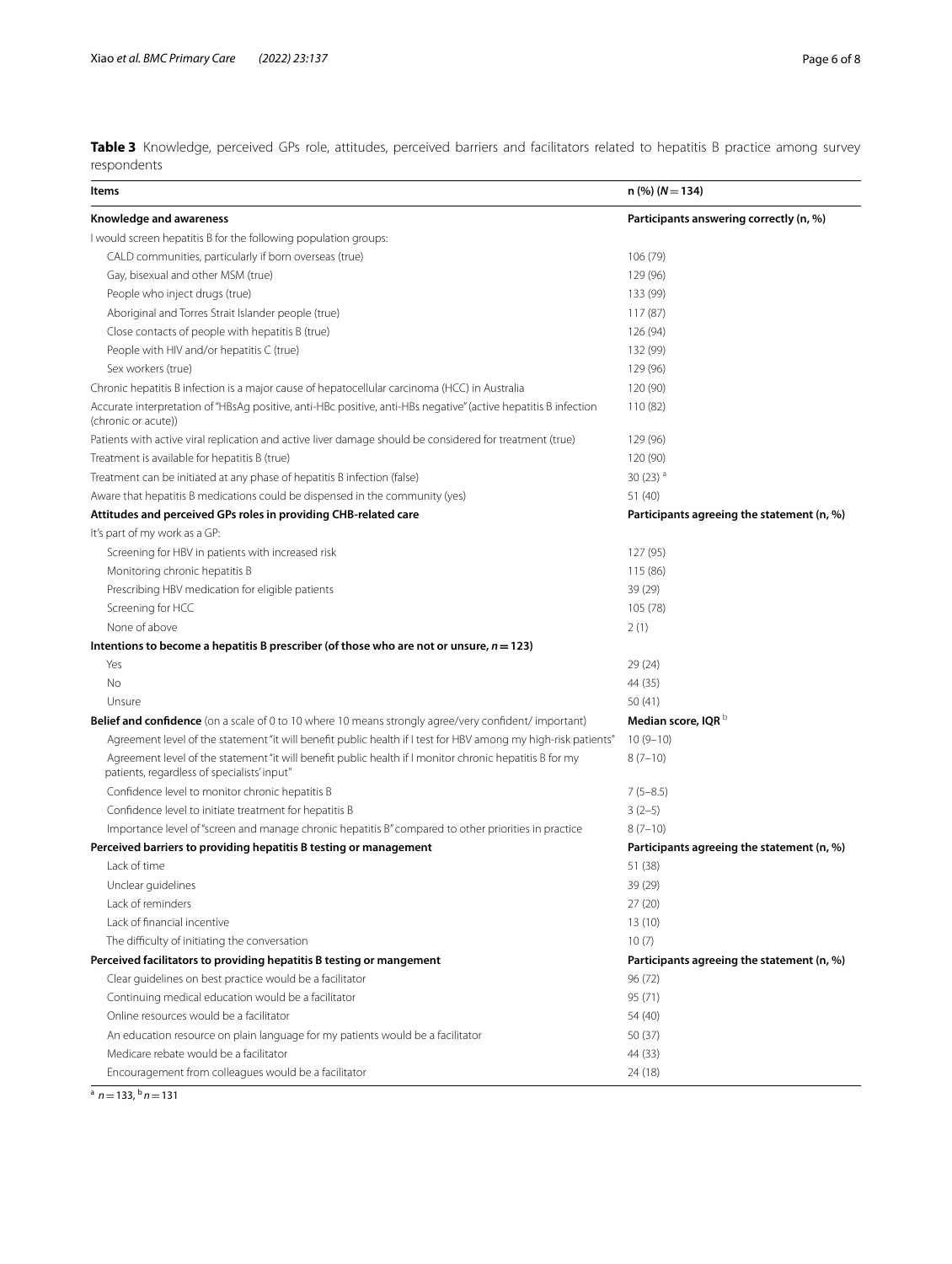<span id="page-6-1"></span>

|  |  |  |  | Table 4 Self-reported barriers and support needs to providing hepatitis B-related care (categorised free-text comments) |  |
|--|--|--|--|-------------------------------------------------------------------------------------------------------------------------|--|
|--|--|--|--|-------------------------------------------------------------------------------------------------------------------------|--|

| <b>Barriers</b>                                                                                                                                                                                                                                                                                                                                                                                                                                                                                                                                                                                                                                               | Support needs                                                                                                                                                                                                                                                                                                                                                                                                                                                                                    |
|---------------------------------------------------------------------------------------------------------------------------------------------------------------------------------------------------------------------------------------------------------------------------------------------------------------------------------------------------------------------------------------------------------------------------------------------------------------------------------------------------------------------------------------------------------------------------------------------------------------------------------------------------------------|--------------------------------------------------------------------------------------------------------------------------------------------------------------------------------------------------------------------------------------------------------------------------------------------------------------------------------------------------------------------------------------------------------------------------------------------------------------------------------------------------|
| · Patient-related factors<br>- "Very low risk in my patient population"<br>- "Transient patients"<br>- "Patient occasionally decline testing"<br>• Knowledge and confidence<br>- "Lack of knowledge"<br>- "Screening is easy but I know a lot less about management"<br>• Competing priorities and lack of time<br>- "Other much more common diseases to screen"<br>- "We are overloaded with multiple comorbidities with our complex patients.<br>We can't do everything as GPs on the rebates we get and the lack of time"<br>· Geographic barriers in accessing healthcare facilities<br>- "500 km to closest place to get ultrasound + no fibroscan here" | . Innovative/ quideline to incorporating hepatitis B testing into routine<br>clinical care<br>- "Usual (HBV) screening packaged as with chronic disease screening or<br>for STI"<br>• Continued education<br>- "Need further education"<br>• Specialists' support<br>- "Availability of shared care with a specialist"<br>• Education resources and programs targeting the community<br>- "Patient resources in Burmese languages"<br>- "Community information program targeting at-risk groups" |

reflecting daily practice among participants. The question with the statement that "*treatment can be initiated at any phase of hepatitis B infection*" (which deemed as an incorrect statement in the survey), was an oversimplifcation of hepatitis B treatment initiation. While antiviral therapy is generally reserved for certain phases of CHB, technically, it can be indicated in certain conditions (such as cirrhosis), regardless of CHB phases. Tus, this result may be biased due to inconsistent interpretation of the statement, and future survey needs to be cautious of oversimplifying clinical circumstances.

In summary, this study found that while most surveyed GPs had a good understanding of hepatitis B testing, most reported a lack of understanding, expertise, confdence, and intention to administer medication for CHB. The findings of this work highlight the need to engage GPs in providing CHB-related care and generate interest through skill-building interventions. Ongoing research is required to measure the impact of interventions that aim to increase GP engagement in CHB care.

#### **Abbreviations**

AMPCo: Australian Medical Publishing Company; CHB: Chronic hepatitis B; GP: General practitioner; HCC: Hepatocellular Carcinoma; IQRs: Interquartile ranges; PHN: Primary Health Network.

# **Supplementary Information**

The online version contains supplementary material available at [https://doi.](https://doi.org/10.1186/s12875-022-01754-3) [org/10.1186/s12875-022-01754-3](https://doi.org/10.1186/s12875-022-01754-3).

<span id="page-6-0"></span>**Additional fle 1.**

#### **Acknowledgements**

The authors would like to thank all participants who generously shared their time with us and contributed to this study. We are grateful to the study advisory committee who gave valuable guidance and feedback with study design, especially to Prof Mark Stoove, Dr Natalia Rod, Ms Vanessa Towell, Prof Benjamin Cowie, Dr Nicole Allard, Ms Meg Perrier, Ms Elizabeth Dunn, Dr Julie Wang, and Mr Martin Forrest.

#### **Authors' contributions**

Concept: MH, CvG, JH. Study planning, protocol development and Ethics approval: YX, CvG, JH, AJT, JR, EA, MH. Data collection: YX, CvG. Data analysis: YX, CvG, JH, JW, AJT, MH. Manuscript writing and editing: YX, JW, JH, MH, JR, EA, AJT, CvG. The author(s) read and approved the fnal manuscript.

#### **Funding**

The authors wish to acknowledge operational support through the Victorian Operational Infrastructure Support Program received by Burnet Institute. JH, AJT, CvG, JW and MH receive fellowship support from the Australian National Health and Medical Research Council. YX is supported by the Melbourne Research Scholarship. JH is supported by a University of Melbourne Faculty Trust Fellowship.

#### **Availability of data and materials**

The datasets generated during and/or analysed during the current study are not publicly available due to ethics requirement but are available from the corresponding author on reasonable request.

#### **Declarations**

#### **Ethics approval and consent to participate**

Ethics approval was obtained from the Alfred Hospital Ethics Committee (630/17). Informed consent was obtained from all participants. All methods were performed in accordance with the Declaration of Helsinki.

#### **Consent for publication**

Not applicable.

#### **Competing interests**

MH receives funding from Gilead Sciences and Abbvie for investigatorinitiated research unrelated to hepatitis B. JH has received speaker fees and investigator-initiated grants from Gilead Sciences. AT has received consulting fees from Gilead, Abbvie, Roche, BMS, Merck, Immunocore, Janssen, Assembly Biosciences, Arbutus, Eisai, Ipsen and Bayer, speaker fees from Gilead Sciences, and investigator-initiated grants from Gilead Sciences. YX, CvG, JW, JR, and EA have no competing interest to declare.

## **Author details**

<sup>1</sup> Burnet Institute, Melbourne, VIC 3004, Australia. <sup>2</sup> Department of Gastroenterology, St Vincent's Hospital, Fitzroy, VIC 3065, Australia. <sup>3</sup> University of Melbourne, Parkville, VIC 3010, Australia. <sup>4</sup> La Trobe University, Bundoora, VIC 3086, Australia.<sup>5</sup> Centre for Social Research in Health, UNSW Australia, Kensington, NSW 2052, Australia. <sup>6</sup>School of Public Health and Preventive Medicine, Monash University, Melbourne, VIC 3004, Australia.<sup>7</sup> Department of Infectious Diseases, The Alfred and Monash University, Melbourne, VIC 3004, Australia. 8 <sup>8</sup>The Peter Doherty Institute for Infection and Immunity, MelbourneVictoria 3000, Australia.